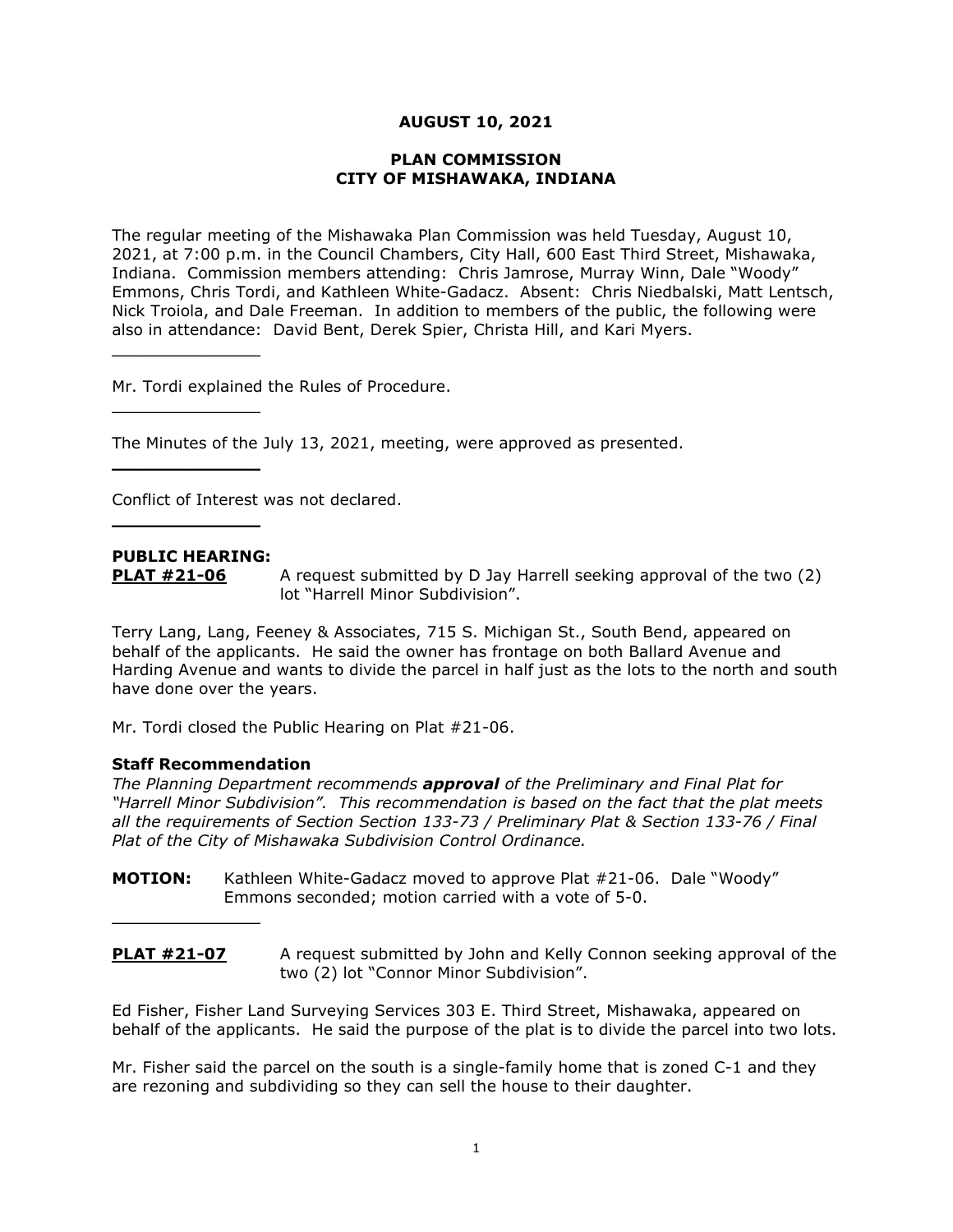Mr. Tordi closed the Public Hearing on Plat #21-07.

## **Staff Recommendation**

 $\overline{\phantom{a}}$  , where  $\overline{\phantom{a}}$  , where  $\overline{\phantom{a}}$ 

*The Planning Department recommends approval of the Preliminary and Final Plat for "Connon Minor Subdivision". This recommendation is based on the fact that the plat meets all the requirements of Section Section 133-73 / Preliminary Plat & Section 133-76 / Final Plat of the City of Mishawaka Subdivision Control Ordinance.*

- **MOTION:** Murray Winn moved to approve Plat #21-07. Kathleen White-Gadacz seconded; motion carried with a vote of 5-0.
- **PLAT #21-08** A request submitted by Smita Patel seeking approval of the one (1) lot "Lincolnway Capital Corner Minor Subdivision".

Mike Huber, Abonmarche Consultants, 315 W. Jefferson Blvd., South Bend, appeared on behalf of the applicant. He said the request is to create a one lot plat for Dunkin Donuts that was rezoned last month. He said they will be presenting for final site plan approval later this evening.

Mr. Huber said they are finalizing the cross-access easement from the property to the west. Those will be finalized and on the final site plan.

Mr. Winn asked if he was working on creating a left turn from Lincolnway East. Mr. Huber said they are working with INDOT and they anticipate permits by September 10 if approved this evening.

Mr. Emmons asked when construction would begin. Mr. Huber said yet this fall and will take about 6 months.

Mr. Tordi closed the Public Hearing on Plat #21-08.

# **Staff Recommendation**

 $\overline{\phantom{a}}$  , where  $\overline{\phantom{a}}$  , where  $\overline{\phantom{a}}$ 

*Planning Staff recommends approval of the Preliminary and Final Plat for the "Lincolnway Capital Corner Minor Subdivision" pending submittal of a revised and fully executed plat for recordation. This recommendation is based upon the fact that the subdivision meets all of the requirements of Section 133-73 / Preliminary Plat and Section 133-76 / Final Plat of the City of Mishawaka Subdivision Control Ordinance.*

**MOTION:** Kathleen White-Gadacz moved to approve Plat #21-08. Dale "Woody" Emmons seconded; motion carried with a vote of 5-0.

**PETITION #21-11** A request submitted by John and Kelly Connon requesting to rezone **115 Kline Street** from C-1 General Commercial District to R-1 Single Family Residential District.

Ed Fisher, Fisher Land Surveying Services, 303 E. Third Street, Mishawaka, appeared on behalf of the petitioners. He said this is the petition to rezone the single-family parcel from Plat #21-07. The rezoning is needed so they can sell the property.

Mr. Tordi closed the Public Hearing on Petition #21-11.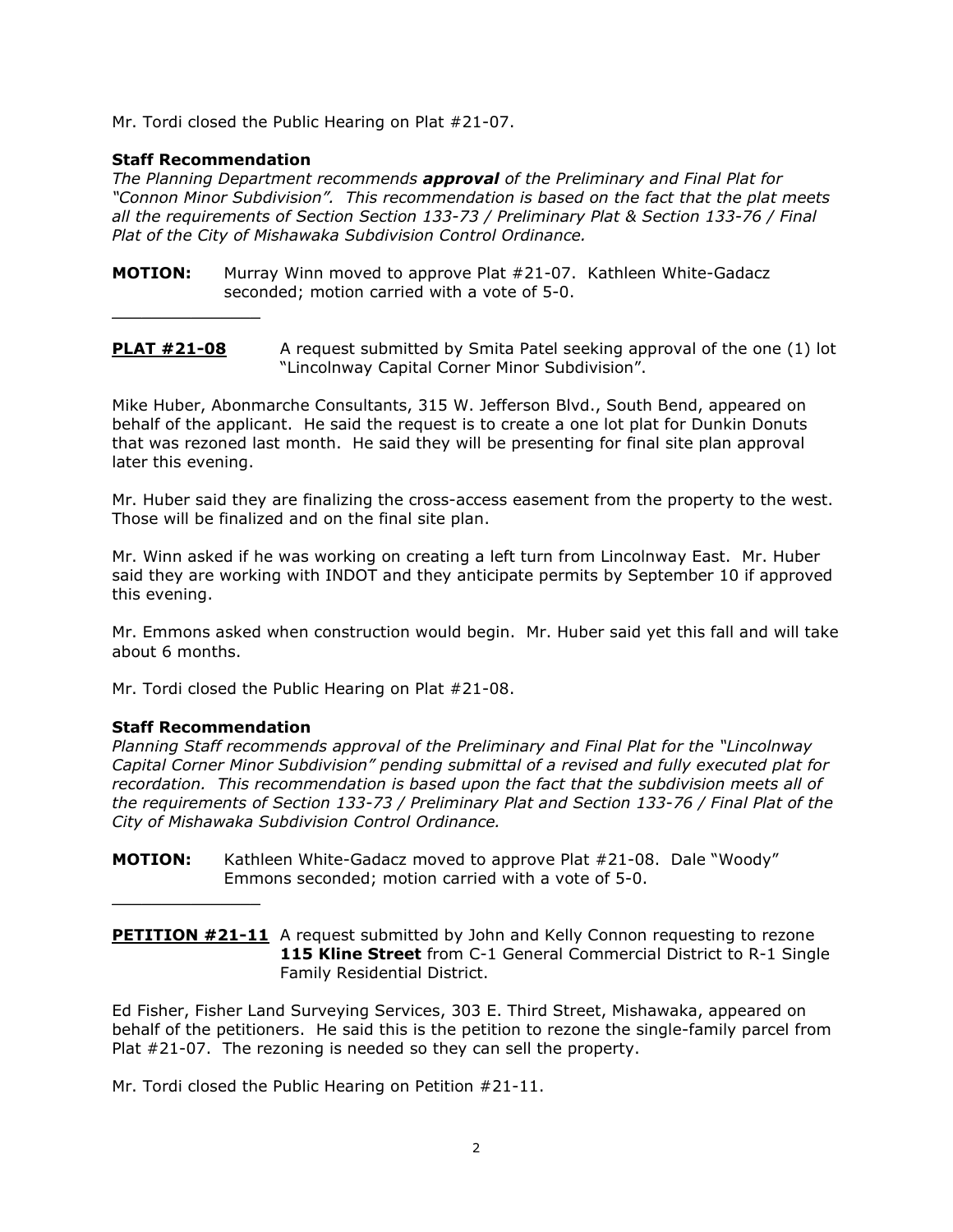# **Staff Recommendation**

*The Planning Department recommends approval of Petition #21-11 to rezone 115 Kline Street from C-1 General Commercial District to R-1 Single Family Residential District. This recommendation is based upon the following findings of fact:*

- *1. While Lincolnway East is a commercial corridor, there are still plenty of houses, and properties taking access from side streets are primarily residential, and rezoning the rear of the property to R-1 would be compatible to the area;*
- *2. Use and value of the area adjacent to the property included in the rezoning will not be affected in a substantially adverse manner given the context of its location, its relationship to surrounding properties, and the lack of potential development as a commercial project, staff feels that the most desirable use for this property is a single-family use;*
- *3. Because the parcel is located off of the main road, near other similar residential uses, the rezoning to R-1 Single-Family Residential is a desirable use for this property;*
- *4. The size of the building does not lend itself to many commercial uses, outside of a small office. As opposed to the range of potential commercial development that could occur with its current zoning, rezoning this property to the R-1 Single-family Residential classification will have a favorable and stabilizing impact on the neighborhood, conserving property values in the immediate and surrounding residential neighborhood; and,*
- *5. The City's Comprehensive Plan calls for general commercial along Lincolnway, but is mostly residential after the first building. Rezoning to residential would be compatible with the nearby residential uses in the area.*
- **MOTION:** Murray Winn moved to forward Petition #21-11 to the Common Council with a favorable recommendation. Kathleen White-Gadacz seconded; motion carried with a vote of 5-0.

**PETITION #21-12** A request submitted by Byrkit Property Group LLC requesting to annex and zone the **58200 block South Byrkit Avenue** to I-1 Light Industrial District.

Jeff Ballard, Danch, Harner & Associates, 1643 Commerce Drive, South Bend, appeared on behalf of the petitioners. He said they would like to annex and zone the property to I-1 Light Industrial to allow for future expansion of the facility located adjacent and to the west of the petition site. Mr. Ballard said there are no immediate plans for expansion, but are working toward that goal.

Mr. Tordi closed the Public Hearing on Petition #21-12.

# **Staff Recommendation**

 $\overline{\phantom{a}}$  , where  $\overline{\phantom{a}}$  , where  $\overline{\phantom{a}}$ 

*Staff recommends approval of Petition 21-12 to annex and establish zoning to the I-1 Light Industrial District for property east of and adjacent to 1420 Industrial Drive. This recommendation is based on the following Findings of Fact:*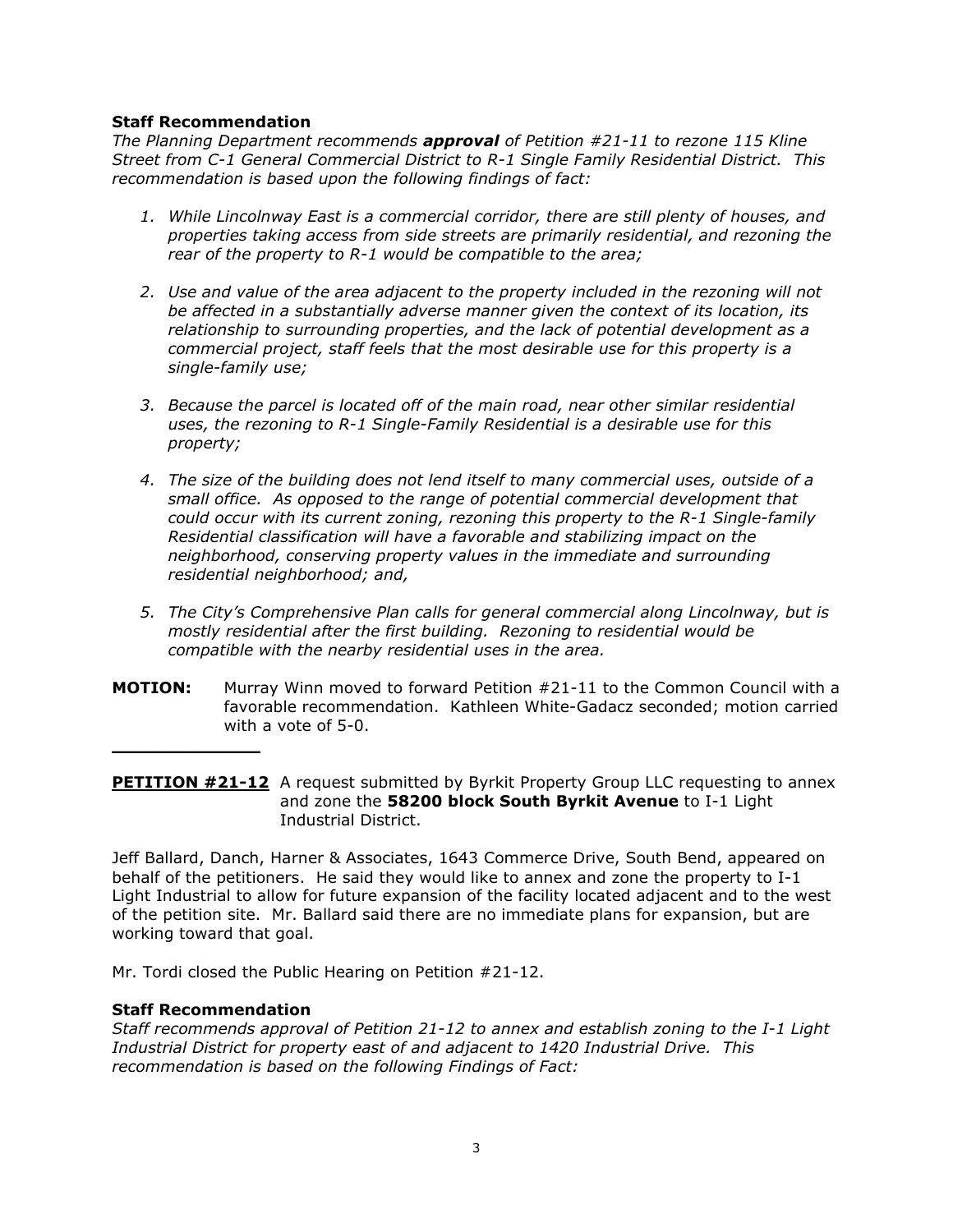- *1. Existing Conditions – The subject property is vacant industrial land in Unincorporated St. Joseph County.*
- *2. Character of Buildings in the Area – The character of buildings and land uses located along Twelfth Street, between Merrifield Ave and Byrkit Ave are primarily industrial, with a few other commercial land uses.*
- *3. The most desirable/highest and best use –Because of the property's location adjacent existing industrial development, the most desirable use for the property is industrial.*
- *4. Conservation of property values – The proposed zoning will not be injurious to the property values in the surrounding area. The possibility of expansion of the existing adjacent industrial use is compatible with industrial and commercial uses.*
- 5. *Comprehensive Plan – The Mishawaka 2000 Comprehensive Plan, created in 1990, identified this area as industrial, which is how it has developed.*

#### **MOTION:** Dale "Woody" Emmons moved to forward Petition #21-12 to the Common Council with a favorable recommendation. Murray Winn seconded; motion carried with a vote of 5-0.

# **SITE PLANS**

 $\overline{\phantom{a}}$  , where  $\overline{\phantom{a}}$ 

**SP #21-05** A request submitted by Pizza Hut of America, Inc. seeking final site plan approval of the 2,327 sqft Wendy's drive-thru restaurant at **2777 Lincolnway East**.

Mike Huber, Abonmarche Consultants, 315 W. Jefferson Blvd., South Bend, appeared on behalf of the applicant. He said these are the plans for the recently rezoned site.

Mr. Huber said they are removing the direct access from Lincolnway and access will be from Mariellen.

Mr. Huber said they have read through the comments and they have nearly completed the revisions and he anticipates submitting them shortly.

Mr. Tordi asked if this was a bit different from a traditional Wendy's. Mr. Huber said yes, that is correct. The pandemic has changed a lot of that type of business with more of a focus on the drive-thru aspect. Mr. Huber said it's a bare minimum site; only 30 seats on the smaller side and the corridor caters to this type of drive-thru.

Mr. Tordi asked if it would have multiple drive-thru lanes. Mr. Huber said, no, just a single lane.

Mr. Tordi asked if online orders were picked up at the drive-thru. Mr. Huber said no, inside.

# **Staff Recommendation**

*Staff recommends that the request for final site plan for Wendy's - a 2,327 sq. ft. one-story restaurant with drive-thru facilities - be approved. A revised plan set addressing all departmental review comments shall be provided prior to recordation of the plans or issuance of any permits. This recommendation is based on the fact that the site plan meets all the requirements of Section 137-35 Final Site Plan approval.*